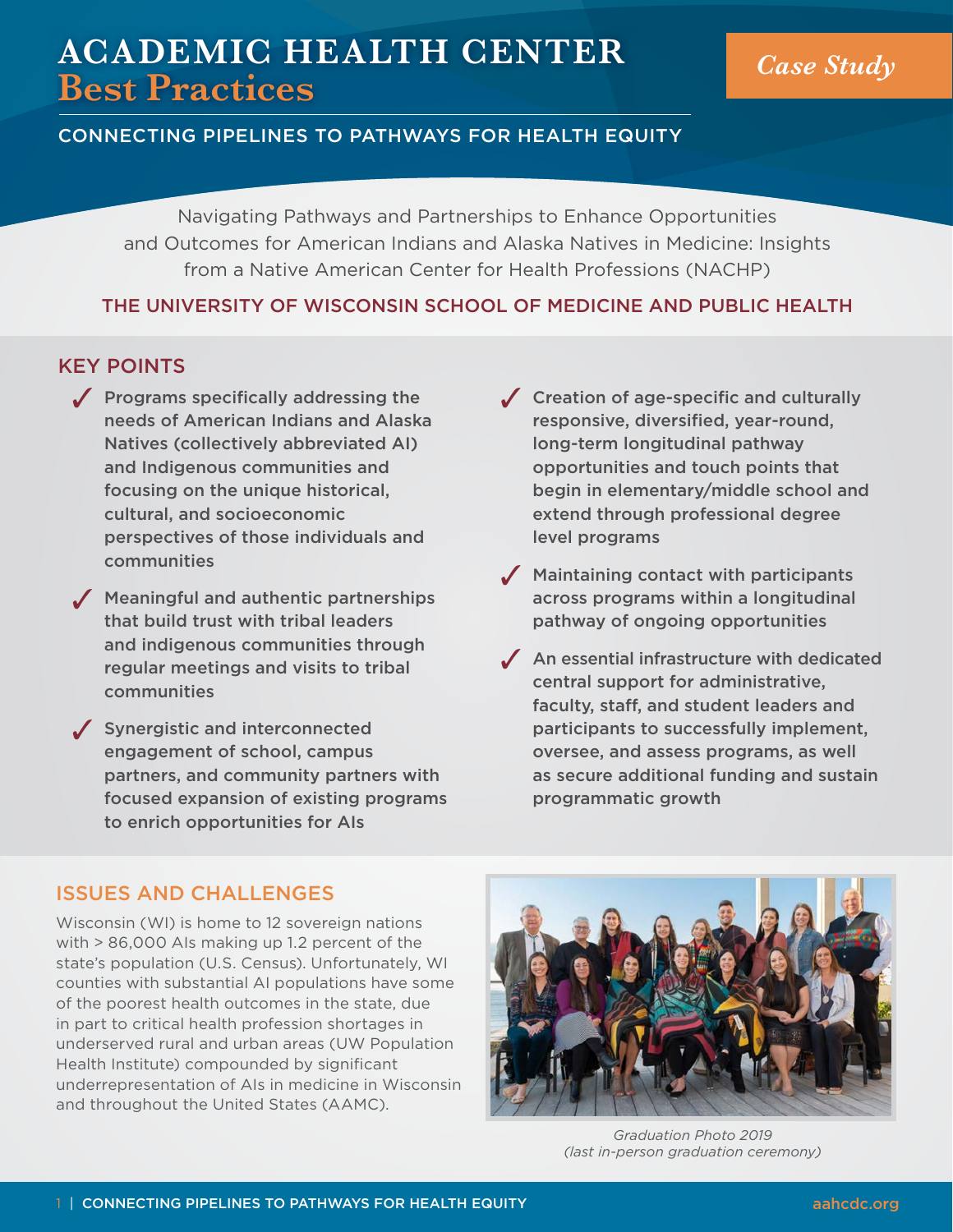### **ACADEMIC HEALTH CENTER Best Practices**

#### THE UNIVERSITY OF WISCONSIN SCHOOL OF MEDICINE AND PUBLIC HEALTH (UWSMPH) APPROACH

UWSMPH established the Native American Center for Health Professions (NACHP) to eliminate barriers and improve health equity for AIs in Wisconsin and beyond by addressing the significant underrepresentation of AIs in healthcare profession education programs and, ultimately, enhance the number of practicing AI providers and next-generation AI leaders across health systems.

NACHP was established at the University of Wisconsin School of Medicine and Public Health (UWSMPH) in 2012 under the visionary leadership of its founding physician director, Dr. Erik Brodt, who acutely recognized the need to enhance recruitment of AIs to health professions. The NACHP office currently benefits from an operational infrastructure that includes a full-time administrative director, one full-time and two part-time professional staff members, student worker support, student volunteers, and a part-time faculty physician director, all of whom are members of tribal communities.

#### Expanding Program Partnerships and Presence

Given the broad multi-faceted scope of its operations, NACHP also benefits greatly from strong partnerships with existing groups and organizations. It receives administrative support through academic affairs in the dean's office and benefits from external advisory board input and engaged collaborative partnerships with tribal communities and campus programs. Over the past several years it has established close partnerships with five tribal communities in Wisconsin, in affiliation with the Indians into Medicine grant through the Indian Health Service, and continues to expand and enhance partnerships with all tribal communities across the state.

In addition to support from the school and WI tribes, the systematic, multi-pronged longitudinal approach promoted by NACHP has been supported by the UW CTSA award and Indians into Medicine grants. NACHP is housed in a central, highly visible location at UWSMPH in a newly renovated suite shared with the UWSMPH Office of Multicultural Affairs that incudes offices as well as kitchen



*Graduation Photo 2018* 

and shared study/hang-out lounge space for AI students, staff, and faculty.

When NACHP began in 2012, the number of medical students in the entire UWSMPH student body was less than five students. In the fall of 2020, eleven AI students matriculated to the first-year MD class alone, making up approximately six percent of the class and establishing UWSMPH as one of the national leaders for recruitment of AI applicants. This success reflects several intentional multipronged efforts to advance the programmatic goals of NACHP to prepare, recruit, retain, and graduate AI students and provide service to AI populations and communities through culturally responsive programming, mentorship, and community support.

With a keen focus on meaningful collaboration and partnership with tribal nations, as well as existing school and campus programs, NACHP provides ongoing support and access to key learning, enrichment, and support opportunities that enhance AI applicants' qualifications, preparedness, and scholarship for entry into health profession degree programs and successful retention of AI health profession students for future productive careers in medicine and other health professions. NACHP has helped recruit and retain AI medical, nursing, pharmacy, physician assistant, physical therapy, public health, social work, and veterinary medicine students at the UW. This interprofessional focus helps build community and provides rich opportunities for pre-professional degree students to follow career interests in multiple health fields.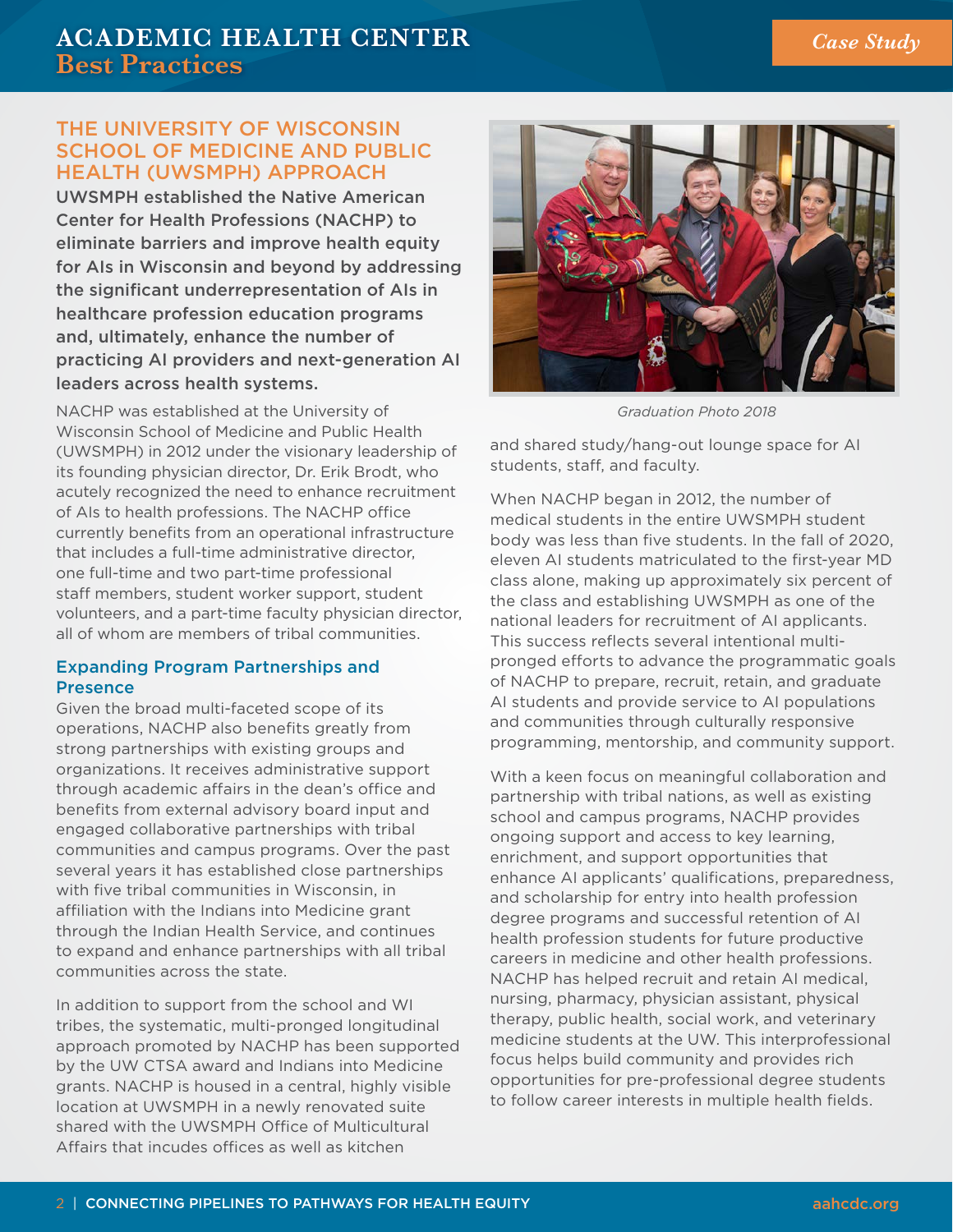#### Program Support: From Elementary School Through Professional Degree Programs

NACHP engages AI learners from late elementary school throughout health profession degree programs, emphasizing early health career exposure, preparing more AI applicants for success in health profession degree programs, augmenting culturally responsive programming and communitybased learning opportunities to foster a sense of belonging and aid retention, and expanding Nativespecific health-focused education to promote service to AI communities.

Early healthcare exposure opportunities for precollege and early college students has included multiple in-person and virtual activities, often involving expanded partnerships with local schools, tribal communities and other existing campus and statewide programs (e.g., UW-Madison's Precollege Enrichment Opportunity Program for Learning Excellence and Wisconsin Area Health Education Centers [WI-AHEC] programs), as well as regional partnerships. Current AI health profession degree students often support these efforts, serving as role models for interested pre-college students.

These programs have included Indigenous Health and Wellness Days, individual student outreach efforts, Medicine Talkers Podcast, the UW

Information Technology Academy, Great Lakes Inter-Tribal Council – Native American Research Center for Health American Indian Science Scholars program, and the WI-AHEC Health Career Camp. The strong partnerships with tribal communities and campus programs significantly expands opportunities for AIs with growing interests in health careers and provides a true longitudinal pathway with multiple options to participate in immersive activities and build longstanding connections with NACHP students, staff, and faculty.

#### Emphasis on Mentoring, Community-Building, and Cultural Immersion

Multiple opportunities to prepare applicants for successful recruitment to professional school degree programs include active partnerships with local, regional, and national programs, such as: the UWSMPH Rural and Urban Scholars in Community Health program; WI-AHEC Community Health Internship, Express, and Scholars Programs; Health Professions Shadowing Program; Great Lakes Applicant Workshop; American Indian Science and Engineering Society (AISES) National Recruitment events; and Association of American Indian Physicians National Recruitment events. After recruitment to one of the health professions degree programs, additional programs exist to provide AI students with scholarship support, to enhance learning, to build community, and to provide one-



*Indigenous Health and Wellness Day, Camp Randall, 2019*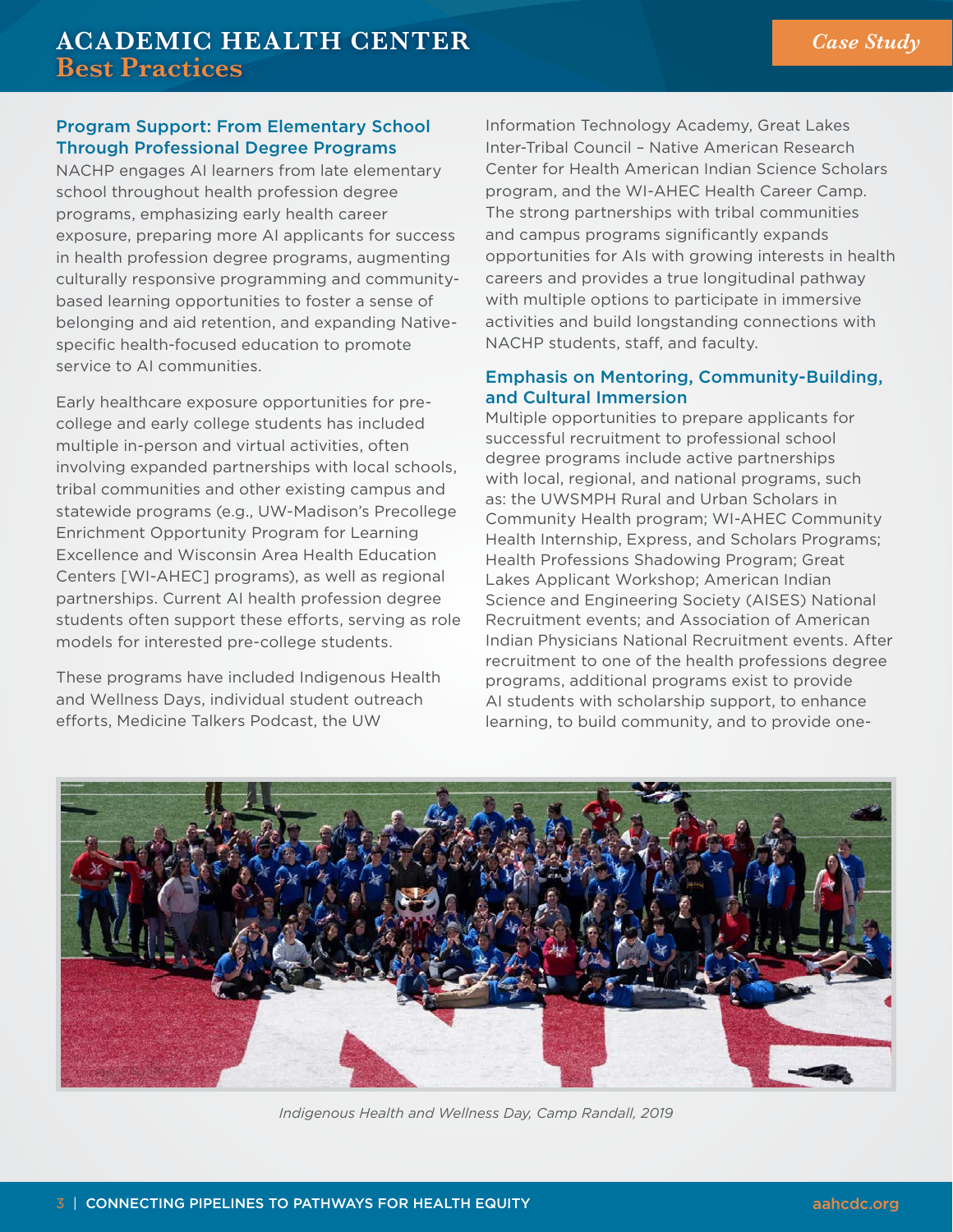# **ACADEMIC HEALTH CENTER Best Practices** *Case Study*

on-one mentoring. These include community immersion activities, such as wild rice and white corn harvest trips and family dinners with AI staff and faculty.

An annual, distinguished lecture series brings in three outside AI speakers each year; tribal clinic rotations provide clinical learning opportunities; and a newly developed AI health elective course enhances knowledge about unique healthcare issues facing AI individuals and communities. Medical students may also participate in community research, paths of distinction in public health or research, and/or dedicated clinical and community education tracks learning in rural (through the Wisconsin Academy of Rural Health – WARM) and urban (through the Training in Urban Medicine and Public Health - TRIUMPH program) communities across UWSMPH statewide campus sites.

#### Dedicated Graduation Recognition and Celebration

The culmination of professional degree completion from any of the education programs affiliated with NACHP at UW-Madison includes a dedicated graduation recognition event for AI graduates, family, friends, faculty, and staff. This special celebration includes native foods, traditional honor songs, blessings, keynote speakers, and a blanket ceremony to honor and recognize the graduates.

These events also serve as an occasion to promote the ongoing connection of AI alumni to NACHP with the goal of enhancing future opportunities to recruit AI faculty, NACHP advisory board members, NACHP volunteers for ongoing activities, and, ideally, future leaders in academic medicine and within tribal communities, optimizing health outcomes for AI patients and serving as mentors and preceptors for future AI students.



*Figure 1 Legend: This chart includes students across all SMPH health professional degree programs (DPT, MD, MGCS, MPAS, and MPH).*